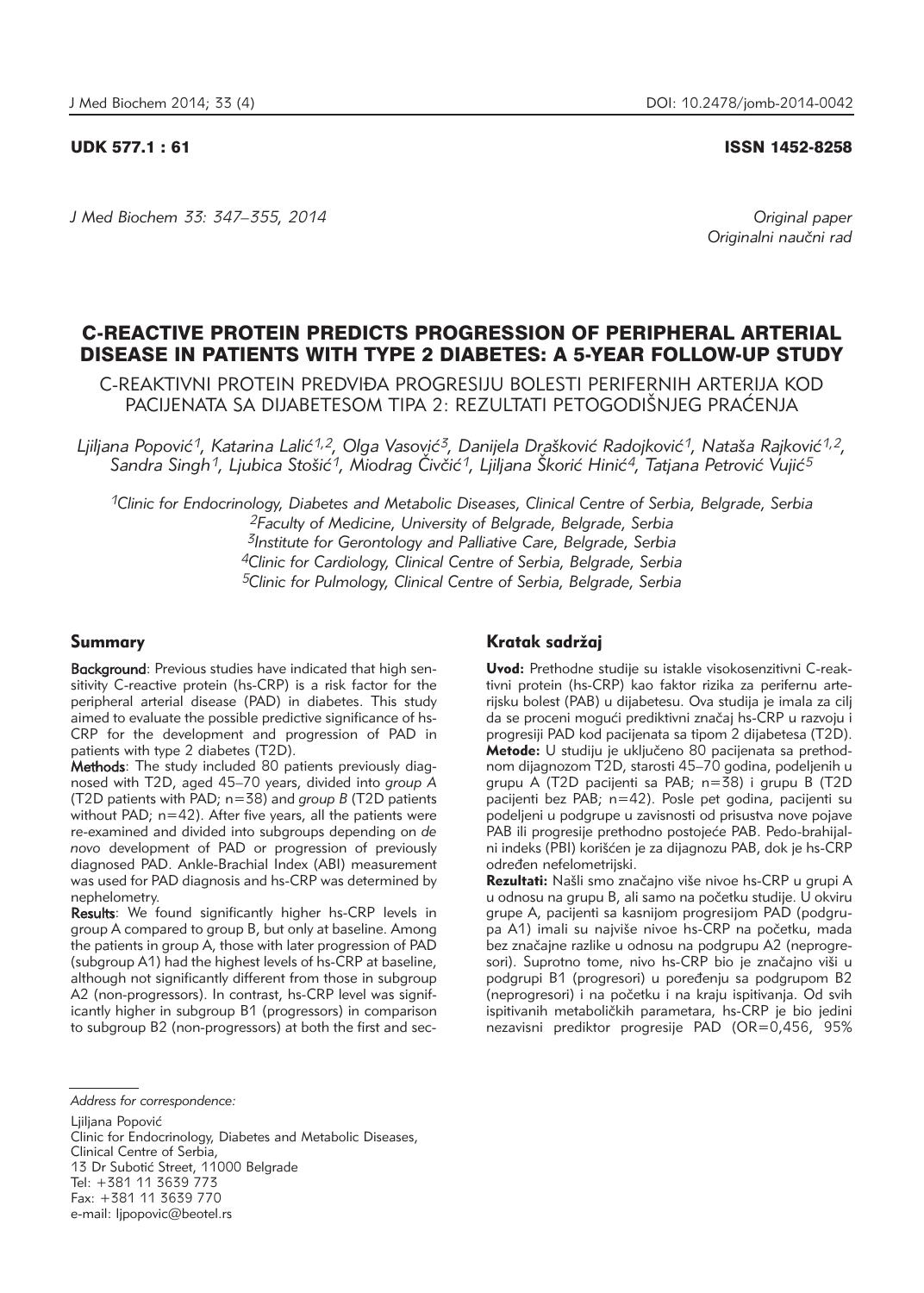ond exam. Of all the investigated metabolic parameters, hs-CRP was the only independent predictor of PAD progression (OR=0.456, 95% CI=0.267–0.7815, p=0.004). The cut-off point for hs-CRP was 2.5 mg/L (specificity 75% and sensitivity 73.3%) with the relative risk for PAD of 2.93 (95% CI=1.351–6.3629).

Conclusions: Our study implies that hs-CRP can be used as a reliable predictor for the progression of PAD in patients with T2D.

Keywords: Ankle-Brachial Index, C-reactive protein, peripheral arterial disease, type 2 diabetes

#### Introduction

Previous epidemiological studies have established a link between diabetes and increased prevalence of peripheral artery disease (PAD) (1, 2). It was also found that patients with diabetes and PAD are at greater risk for lower extremity amputation, cardiovascular and cerebrovascular events compared with patients without diabetes (1, 2). The Edinburgh Artery Study showed that after 5 years of follow-up both symptomatic and asymptomatic patients with PAD had increased risk for cardiovascular death (3). In addition, the German Epidemiological Trial on Ankle Brachial Index (ABI) pointed out a higher rate of cardiovascular events and death both in asymptomatic and symptomatic patients with ABI below 0.90 (4). On the other hand, the Framingham Heart Study revealed that approximately 20% of patients with symptomatic PAD have diabetes. It was also shown that the prevalence of PAD in patients with diabetes is greatly underestimated, given that more than 80% either have atypical symptoms or no symptoms at all (5).

Besides diabetes, the strongest risk factors for PAD are older age (6) and cigarette smoking (7). Other potential risk factors include hypertension (8) and dyslipidemia: elevations of total cholesterol (Ch), low-density lipoprotein cholesterol (LDL-Ch), triglyceride (TG) and lipoprotein (Lp) (a) levels (6). A followup study published in 2012 showed that insulin resistance analyzed by the homeostatic model of insulin resistance (HOMA-IR) was associated with a higher risk of PAD measured by ABI (9). Findings from the National Examination Survey, 1999 to 2004 demonstrated a strong and independent relationship between insulin resistance as assessed by HOMA-IR and PAD defined as ABI≤0.9 (10). Lately, high-sensitivity C-reactive protein (hs-CRP) has been indicated as a potential marker for the presence of PAD, but also as a factor that probably participates in the development and progression of the illness. CRP is produced primarily in the liver as a result of a non-specific acute response to tissue damage, infection, inflammation and malignant neoplasia (11). It binds with high affinity to phospholipids in apoptotic cells and damaged cell membranes, oxidized lipoproteins and cells attacked by microorganisms. Also, it was

CI=0,267–0,7815, p=0,004). Nivo hs-CRP od 2,5 mg/L je utvrđen kao »cut-off« vrednost (specifičnost 75% i senzitivnost 73,3%) sa relativnim rizikom za PAD od 2,93 (95%  $Cl = 1,351-6,3629$ .

Zaključak: Naša studija je pokazala da se hs-CRP može koristiti kao pouzdan prediktor progresije PAB kod pacijenata sa T2D.

Ključne reči: pedo-brahijalni indeks, C-reaktivni protein, periferna arterijska bolest, tip 2 dijabetesa

found that CRP can bind to lipoproteins and damaged cells in the atherosclerotic plaque to induce complement activation, thereby promoting inflammation and disease progression (11). The data, primarily from *in vitro* studies, suggest the possibility that CRP itself contributes to the development and progression of atherosclerosis, and that it can be considered not only as a marker but also as a genuine risk factor. CRP levels, thus, could reflect the severity of atherosclerosis and risk of future cardiovascular events. However, the detailed mechanisms of the role of CRP in the development of PAD in patients with type 2 diabetes have not yet been elucidated. For that reason, this follow-up study aimed to evaluate the possible predictive significance of hs-CRP for PAD development and progression in patients with type 2 diabetes.

#### **Methods**

In this prospective, cohort observational study, we assessed the relationship between hs-CRP and the occurrence and progression of PAD in patients with type 2 diabetes. The study was carried out according to Good Clinical Practice and was approved by the local medical Ethics Committee and conformed to the principles outlined in the Declaration of Helsinki (12). All patients included in the study gave their written Informed Consent.

#### *Study population*

From a larger group of patients, 80 patients previously diagnosed with type 2 diabetes, aged 45–70 years, were randomly chosen for the study from our outpatient clinic. After a thorough basal examination, patients were divided according to the presence of PAD (based on the value of ABI) into two groups: *group A* consisted of patients with PAD (n=38) and *group B* consisted of patients without PAD (n=42). After five years, all the patients were re-examined and divided into subgroups depending on *de novo* development of PAD or progression of previously diagnosed PAD. During this period, 8 patients (21.1%) from group A showed a decrease in ABI and progression of PAD (*subgroup A1; progressors*) and 30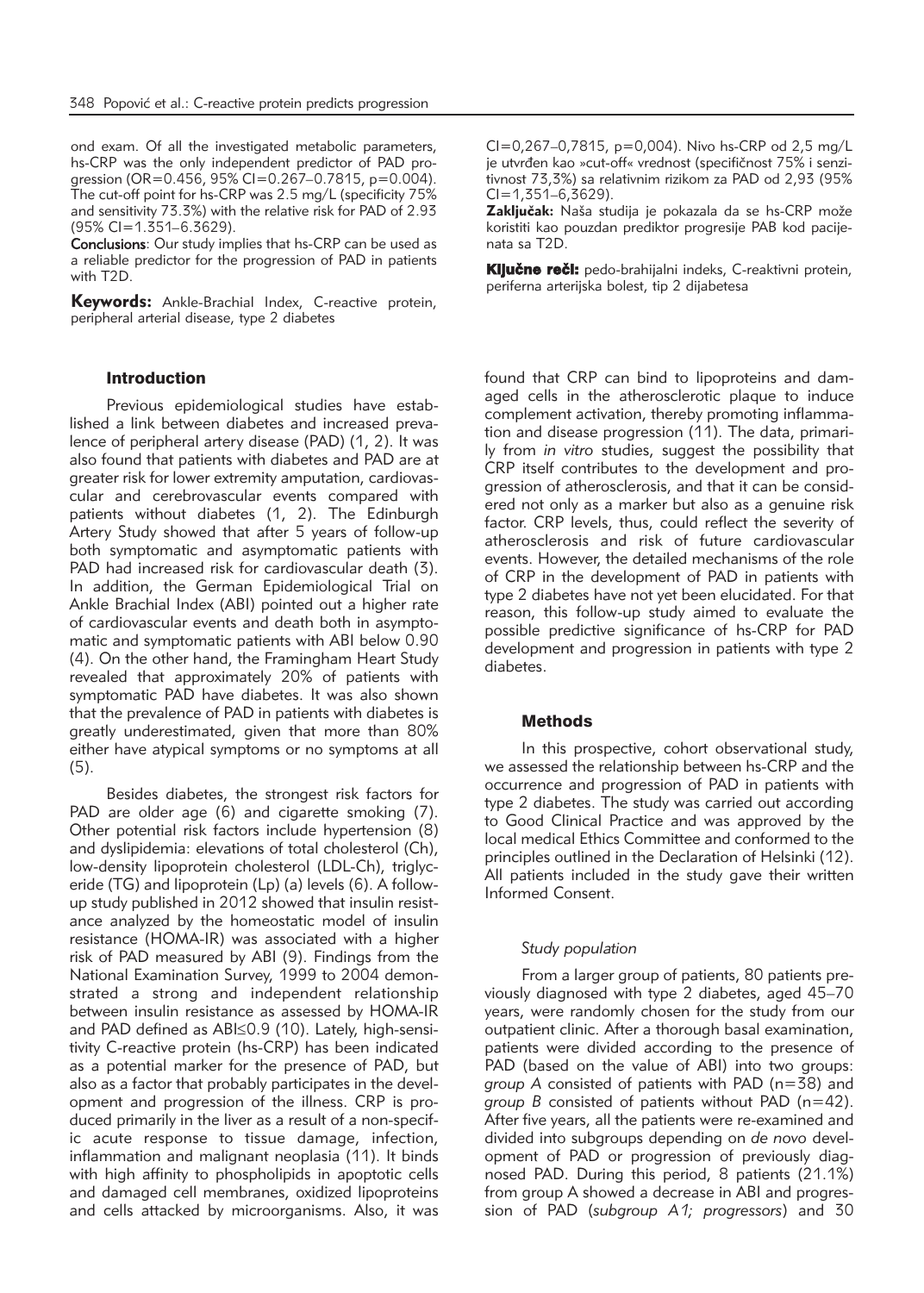patients (79.9%) had no change in ABI (*subgroup A2; non-progressors*). At the same time, in group B 22 patients (52.4%) had a decrease in ABI (*subgroup B1; progressors*) and *de novo* development of PAD, while 20 patients (47.6%) had neither ABI changes nor development of PAD (*subgroup B2; non-progressors*).

All patients included in the study were treated with diet and/or oral antidiabetic drugs only. The patients treated with insulin as well as smokers (former or current) were excluded. Subjects with ABI less than 0.40 and/or ABI greater than 1.30, subjects with CRP>10 g/L, and subjects who refused to be followed and investigated were excluded also. We excluded patients with acute or chronic infectious disease, renal disease, hepatic disease, malignancies, autoimmune disorders and chronic inflammatory diseases. Medications that might affect lipoprotein levels were discontinued 24-48 h before testing. Participants did not receive medications and/or foods that might affect glucose levels at least 12 hours before providing blood samples for analysis.

Degree of obesity was determined by using the body mass index (BMI) which was calculated according to the formula: BMI ( $\text{kg/m}^2$ ) = body weight (kg) / body height  $(m^2)$  (13). The type of obesity was determined by the value of waist circumference and waist to hip ratio (WHR) (14, 15). Coronary and cerebrovascular diseases were diagnosed on the basis of medical history and data from relevant medical records. Hypertension was defined as systolic/diastolic blood pressure (≥140/≥90 mmHg) according to the previous description as recommended by the World Health Organization (WHO) and ESH/ESC Guidelines for management of arterial hypertension (16), or by a patient's history of antihypertensive therapy.

#### *Vascular assessment*

Diagnosis of PAD was based on the ABI on either leg, as previously described (17). Briefly, Doppler ultrasound (The Huntleigh Multi Doppler II Bi-directional Doppler with an 8 MHz vascular probe) was used to measure systolic pressure in the bilateral brachial, posterior tibial and dorsal pedal arteries. ABI was calculated by dividing the higher pressure in the dorsal pedal and posterior tibial arteries on the right and left sides respectively by the higher brachial pressure on either side (at least two measurements were done).

PAD diagnosis and categorization based on the determination of ABI were interpreted as follows: *without PAD:* ABI of 0.91–1.30; *mild obstruction:* ABI of 0.70–0.90; *moderate obstruction:* ABI of 0.41– 0.69; *severe obstruction:* ABI less than 0.40; and non-compressible blood vessels when ABI is greater than 1.30 (due to medial arterial calcification) (17). After 5 years of follow-up, ABI measurements were repeated in all patients and we determined an ABI decline from one category to another (from mild to moderate and from moderate to severe) as a marker of PAD progression, and an ABI decline from normal to values below 0.90 as a marker of *de novo* PAD development in these patients.

#### *Laboratory analyses*

From each patient included in the study blood samples for laboratory analyses were drawn after a 12–14 hours overnight fast, twice: at the beginning of the study and after 5 years.

Venepunction (two tubes BD Vacutainer – one SST® II Advance and one with  $K_2EDTA$ ) was performed after overnight fasting. Serum was separated by centrifugation for 15 minutes at 1500 g, and used for the measurement of glucose, total, HDL- and LDL-cholesterol, triglyceride and CRP concentrations, while the HbA1C concentration was measured in the whole blood samples collected with  $K_2EDTA$ . All biochemical parameters were measured immediately after collection. Commercial tests produced by Beckman Coulter® (USA) were used to measure the concentration of glucose (hexokinase/glucose-6-phosphate dehydrogenase (G-6-PDH) method), HbA1c (immuno-inhibition method), cholesterol (method based on the coupled action of cholesterol oxidase (CHO) and peroxidase (POD)), HDL- and LDL-cholesterol (direct homogenous assays) and triglycerides (method utilizing a series of reactions catalyzed by lipase, glycerol kinase (GK), glycerol phosphate oxidase (GPO) and peroxidase (POD)). All the mentioned tests were performed on the analyzer Beckman Coulter AU 400®. For hs-CRP concentrations, commercial immunoassay reagent kits manufactured by Siemens Healthcare® were used and tests were performed on the Behring Nephelometer Analyzer II<sup>®</sup>.

The levels of analyzed high-sensitivity CRP (hs-CRP) were classified as low  $(<1$  mg/L), intermediate (1 to 3 mg/L) and elevated ( $>$ 3 mg/L) according to the American Heart Association and Centers for Disease Control (18).

Plasma insulin levels were determined by the radioimmunoassay method (PEG, INEP Insulin RIA kit) according to the standardized WHO reference preparation. Insulin resistance (IR) was assessed by HOMA-IR, which was calculated by the formula: HOMA-IR = insulin (mIU/L)  $\times$  fasting glucose (mmol/L) / 22.5 (19–22).

### *Statistical analyses*

SPSS 10.0 for Windows v18 (SPSS Inc, Chicago Ill) was used for statistical analysis. Values and the results are expressed as mean  $\pm$  standard deviation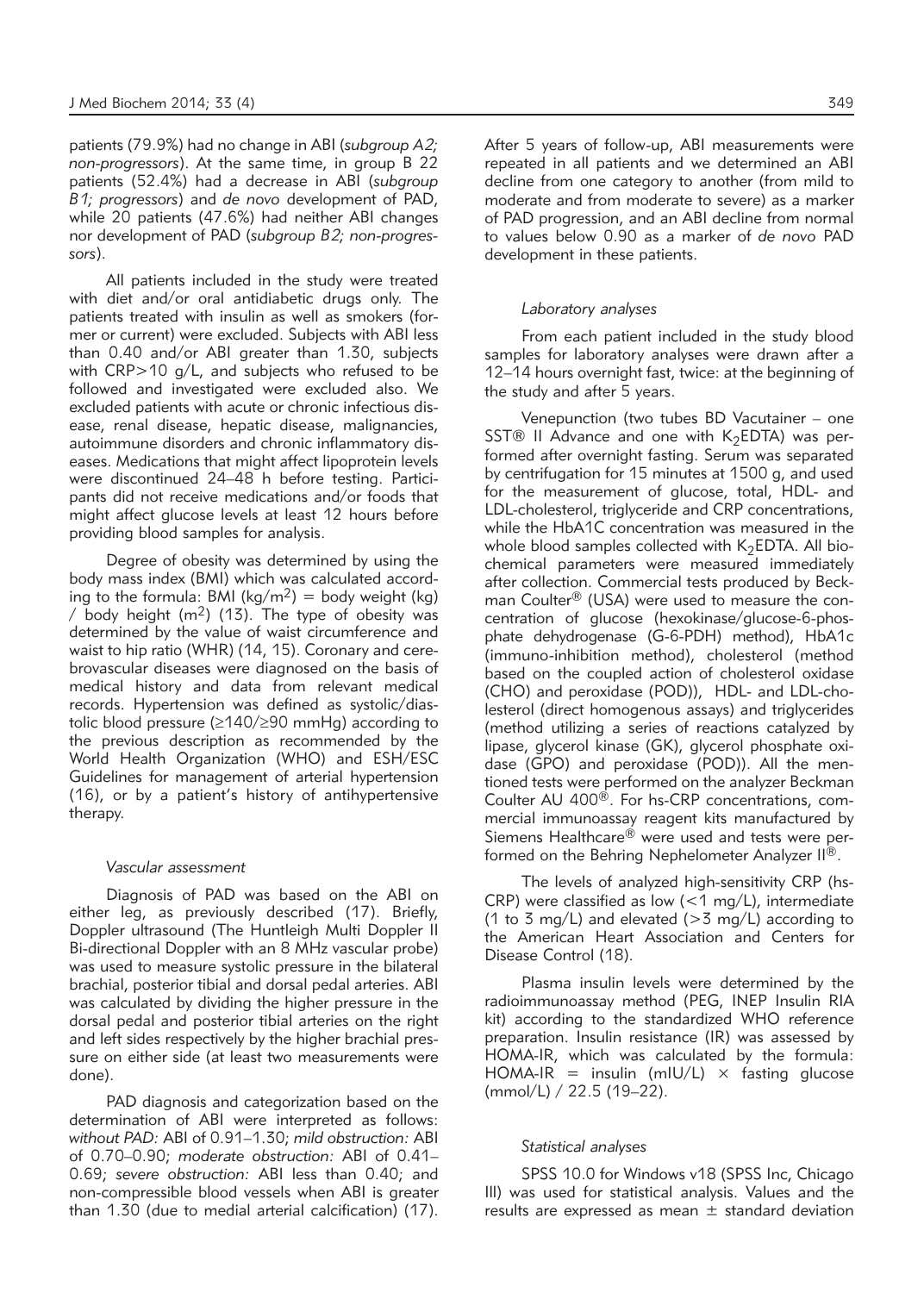(SD) and descriptive statistics were calculated to summarize the clinical features of the patients. Normality of variable distribution was assessed using the Kolmogorov-Smirnov test. For testing the difference between groups we used the Student t-test for variables with normal distribution, and for data without normal distribution we used the Mann-Whitney U test. Receiver operating characteristic curves (ROC) were used to determine a cut-off value for hs-CRP that would discriminate patients at risk for PAD development/progression. A forward stepwise multivariate binary logistic regression analysis was conducted to identify independent predictors of PAD progression, and odds ratio (OR) with the 95% confidence interval (CI) was determined. All the tests used were twotailed and p-values less than 0.05 were considered significant.

## **Results**

The clinical and anthropometric characteristics of type 2 diabetes patients involved in the study are shown in *Table I*. No significant differences were seen among the groups with respect to mean age, duration of diabetes, BMI and presence of diabetic complications (retinopathy, nephropathy and polyneuropathy and coronary artery disease). However, claudication was more prevalent in group A in comparison to group B, as well as in subgroups A1 and A2 in comparison to subgroups  $B1$  and  $B2$  ( $p < 0.05$ ). Also, waist circumference was significantly higher in group A compared to group B at the beginning of study (first exam, p<0.05), but we failed to find such a difference at the 5-year follow-up (second exam) (data not shown).

As for fasting glucose, HbA1c, lipid parameters, plasma insulin and HOMA IR, their levels were similar in both groups (A and B) at the first, as well as at the second exam after 5 years. Additionally, when we compared these parameters in patients from subgroups A1 (progressors) and A2 (non-progressors), as well as from subgroups B1 (progressors) and B2 (non-progressors), at the first and second exam, we also failed to find any significant differences (data are shown in *Table II*).

Simultaneously, we found significantly higher hs-CRP levels in group A (with PAD) compared to group B (without PAD), but only at the first exam (*Table II*). Among the patients in group A, those with later progression of PAD (subgroup A1) had the high-

| Characteristics                                                             | Group A              | Group B             | p                       | Subgroup A1          | Subgroup<br>A2       | p                       | Subgroup<br>B1    | Subgroup<br><b>B2</b>                             | p                       |
|-----------------------------------------------------------------------------|----------------------|---------------------|-------------------------|----------------------|----------------------|-------------------------|-------------------|---------------------------------------------------|-------------------------|
| Number                                                                      | 38                   | 42                  |                         | 8                    | 30                   |                         | 22                | 20                                                |                         |
| Age (years) $*$                                                             | $64.6 \pm 6.2$       | $62.3 \pm 6.8$      | 0.359                   | $62.9 \pm 4.3$       | $63.8 \pm 6.7$       | 0.704                   | $62.2 \pm 8.2$    | $62.4 \pm 5.0$                                    | 0.918                   |
| Gender $(\%) (m/f)$ **                                                      | 36.8/63.2            | 42.9/57.1           | 0.583                   | 62.5/37.5            | 30.0/70.0            | 0.095                   | 18.2/81.8         | 70.0/30.0                                         | 0.001                   |
| Diabetes duration<br>$(years)*$                                             | $7.8 \pm 2.1$        | $7.8 \pm 1.8$       | 0.989                   | $8.0 \pm 2.3$        | $8.8 \pm 2.1$        | 0.787                   | $8.0 \pm 1.7$     | $7.6 \pm 1.9$                                     | 0.479                   |
| BMI (kg/m <sup>2</sup> ) <sup>*</sup>                                       | $30.1 \pm 4.4$       | $29.1 \pm 3.9$      | 0.272                   | $29.6 \pm 4.3$       | $30.2 \pm 4.4$       | 0.727                   | $29.2 \pm 4.2$    | $28.9 + 3.6$                                      | 0.835                   |
| Waist $(cm)^*$                                                              | $102.2 \pm 12.5$     | $96.6 \pm 9.7$      | 0.028                   | $100.9 \pm 13.1$     | $102.5 \pm 12.5$     | 0.753                   | $94.6 \pm 8.9$    | $98.6 \pm 10.4$                                   | 0.184                   |
| WHR*                                                                        | $0.95 \pm 0.07$      | $0.92 \pm 0.08$     | 0.110                   | $0.95 \pm 0.07$      | $0.95 \pm 0.07$      | 0.956                   |                   | $0.91 \pm 0.07 \times 0.94 \pm 0.09 \times 0.182$ |                         |
| Claudication $(\%)^*$                                                       | 60.5                 | 28.6                | 0.004                   | 50.0                 | 63.3                 | 0.496                   | 22.7              | 35.0                                              | 0.379                   |
| Complications**<br>Retinopathy (%)<br>Nephropathy (%)<br>Polyneuropathy (%) | 15.8<br>10.5<br>21.2 | 4.8<br>10.5<br>11.9 | 0.945<br>0.251<br>0.113 | 25.0<br>12.5<br>12.5 | 13.3<br>10.0<br>23.3 | 0.442<br>0.841<br>0.484 | 4.5<br>4.5<br>4.5 | 5.0<br>0.0<br>20.0                                | 0.095<br>0.123<br>0.268 |
| $CAD (%)**$                                                                 | 36.8                 | 38.1                | 0.908                   | 37.5                 | 36.7                 | 0.965                   | 40.9              | 35.0                                              | 0.694                   |
| Hypertension (%)**                                                          | 78.9                 | 69.6                | 0.315                   | 87.5                 | 76.7                 | 0.504                   | 68.2              | 70.1                                              | 0.899                   |

Table I Demographic, anthropometric and clinical characteristics of examined patients in Group A (patients with PAD), Group B (patients without PAD), Subgroup A1 (patients with PAD progression), Subgroup A2 (patients without PAD progression), Subgroup B1 (patients who developed PAD), and Subgroup B2 (patients without development of PAD).

m, male; f, female; WHR, Waist to Hip Ratio; CAD, coronary artery disease; \*results are shown as mean  $\pm$  standard deviation (X±SD), for testing we used student t test, data have normal distribution; \*\* for categorical data we used Pearson chi square test Likelihood ratio for measuring association between parameters and groups.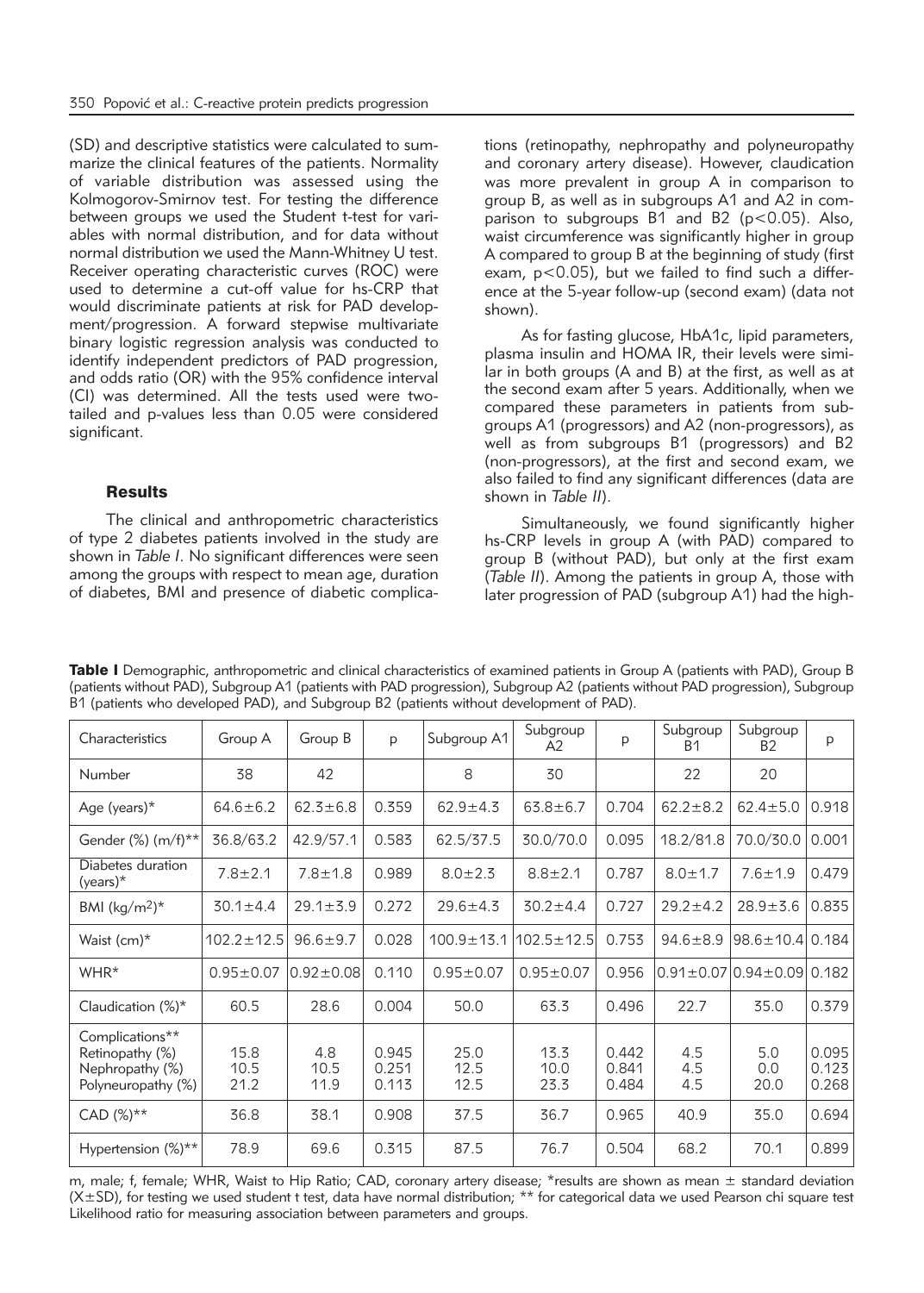Table II Comparison of examined biochemical parameters between group A (with PAD) versus B (without PAD), Subgroup A1 (with PAD progression) versus A2 (without PAD progression) and Subgroups B1 (with PAD development) versus B2 (without PAD development) during the first exam and five years later, during the second exam.

| Parameters     |                             | Fasting<br>glucose<br>(mmol/L) | HbA1c (%)       | Total<br>cholesterol<br>(mmol/L) | <b>Triglycerides</b><br>(mmol/L) | HDL-Ch<br>(mmol/L) | LDL-Ch<br>(mmol/L) | Plasma insulin<br>(mIU/L) | <b>HOMA-IR</b>  | hs-CRP<br>(mq/L) |
|----------------|-----------------------------|--------------------------------|-----------------|----------------------------------|----------------------------------|--------------------|--------------------|---------------------------|-----------------|------------------|
| First exam     | Group A                     | $8.82 \pm 2.99$                | $8.06 \pm 1.88$ | $6.40 \pm 1.52$                  | $2.56 \pm 1.48$                  | $1.20 \pm 0.25$    | $4.05 \pm 1.04$    | $21.48 \pm 6.91$          | $8.40 \pm 3.75$ | $4.09 \pm 2.36$  |
|                | Group B                     | $8.59 \pm 2.58$                | $7.58 \pm 1.63$ | $6.23 \pm 1.51$                  | $2.82 \pm 2.75$                  | $1.20 \pm 0.30$    | $4.02 \pm 1.21$    | $22.26 \pm 10.64$         | $8.74 \pm 5.27$ | $3.09 \pm 2.21$  |
|                | p                           | $0.806*$                       | $0.229**$       | $0.616**$                        | $0.658*$                         | $0.900*$           | $0.9651*$          | $0.825*$                  | $0.893*$        | $0.034*$         |
|                | Group A                     | $9.42 \pm 9.20$                | $7.50 \pm 1.14$ | $6.20 \pm 1.10$                  | $2.42 \pm 1.16$                  | $1.25 \pm 0.27$    | $4.06 \pm 0.91$    | $20.96 \pm 5.72$          | $7.35 \pm 2.41$ | $4.51 \pm 1.91$  |
| Second<br>exam | Group B                     | $8.77 \pm 2.32$                | $7.72 \pm 1.54$ | $6.27 \pm 1.40$                  | $3.01 \pm 2.81$                  | $1.27 \pm 0.32$    | $4.09 \pm 1.25$    | $21.64 \pm 8.98$          | $8.69 \pm 4.64$ | $3.86 \pm 2.27$  |
|                | p                           | $0.421*$                       | $0.473**$       | $0.814**$                        | $0.927*$                         | $0.927*$           | $0.900*$           | $0.761*$                  | $0.236*$        | $0.047*$         |
| First exam     | Subgroup<br>A <sub>1</sub>  | $9.04 \pm 2.65$                | $8.34 \pm 1.68$ | $6.04 \pm 1.12$                  | $2.04 \pm 0.76$                  | $1.19 \pm 0.31$    | $3.92 \pm 0.85$    | $19.98 \pm 6.23$          | $7.71 \pm 3.40$ | $4.69 \pm 2.69$  |
|                | Subgroup<br>A2              | $8.77 \pm 3.11$                | $7.98 \pm 1.95$ | $6.50 \pm 1.62$                  | $2.71 \pm 0.16$                  | $1.20 \pm 0.24$    | $4.09 \pm 1.09$    | $22.15 \pm 7.03$          | $8.58 + 3.87$   | $3.94 \pm 2.28$  |
|                | p                           | $0.686*$                       | $0.462**$       | $0.460**$                        | $0.250*$                         | $0.901**$          | $0.902*$           | $0.254**$                 | $0.802*$        | $0.432**$        |
| Second<br>exam | Subgroup<br>A <sub>1</sub>  | $9.42 \pm 1.28$                | $7.71 \pm 1.19$ | $5.94 \pm 0.99$                  | $2.10 \pm 0.72$                  | $1.27 \pm 0.30$    | $3.98 + 0.65$      | $19.60 \pm 5.03$          | $6.70 \pm 2.77$ | $5.04 \pm 1.79$  |
|                | Subgroup<br>A2              | $9.87 \pm 1.33$                | $7.44 \pm 1.14$ | $6.27 \pm 1.14$                  | $2.50 \pm 1.25$                  | $1.25 \pm 0.26$    | $4.08 + 0.98$      | $21.33 \pm 5.2$           | $7.52 \pm 2.33$ | $4.37 \pm 1.95$  |
|                | p                           | $0.221*$                       | $0.558**$       | $0.464**$                        | $0.449*$                         | $0.847*$           | $0.787**$          | $0.456**$                 | $0.398**$       | $0.374*$         |
| First exam     | Subgroup<br>$\overline{B}1$ | $8.01 \pm 2.49$ *              | $7.55 \pm 1.76$ | $6.41 \pm 1.66$                  | $2.34 \pm 1.31$                  | $1.27 \pm 0.26$    | $4.12 \pm 1.36$    | $20.68 \pm 8.10$          | $7.77 \pm 4.85$ | $4.04 \pm 2.56$  |
|                | Subgroup<br>$\overline{B}2$ | $9.22 \pm 2.59$                | $7.61 \pm 1.53$ | $6.04 \pm 1.35$                  | $3.34 + 3.73$                    | $1.13 \pm 0.32$    | $3.91 \pm 1.05$    | $24.01 \pm 12.88$         | $9.80 + 5.63$   | $2.05 \pm 1.06$  |
|                | p                           | $0.131**$                      | $0.922**$       | $0.430**$                        | $0.580*$                         | $0.091**$          | $0.580**$          | $0.399*$                  | $0.215**$       | $0.003**$        |
| Second<br>exam | Subgroup<br>B <sub>1</sub>  | $8.58 \pm 2.67$                | $7.70 \pm 1.39$ | $6.32 \pm 1.50$                  | $2.72 \pm 2.21$                  | $1.36 \pm 0.34$    | $4.07 \pm 1.36$    | $21.41 \pm 9.26$          | $8.66 \pm 5.72$ | $5.16 \pm 2.39$  |
|                | Subgroup<br><b>B2</b>       | $8.98 \pm 1.91$                | $7.74 \pm 1.72$ | $6.21 \pm 1.33$                  | $3.32 + 3.39$                    | $1.18 \pm 0.29$    | $4.10 \pm 1.17$    | $21.88 \pm 8.89$          | $8.72 \pm 3.21$ | $2.43 \pm 0.85$  |
|                | p                           | $0.262*$                       | $0.930*$        | $0.798**$                        | $0.950*$                         | $0.079**$          | $0.953**$          | $0.920*$                  | $0.473*$        | $0.000**$        |

HOMA-IR–HOMA insulin resistance index; hs-CRP–high-sensitivity C-reactive protein; Ch–cholesterol, results are shown as mean  $\pm$  standard deviation (X $\pm$ SD); for testing the difference between groups and subgroups we used Mann-Whitney U test for data without normal distribution  $*$ , and student t test<sup>\*\*</sup> if data had normal distribution.

est level of hs-CRP at the first exam, although this value was not significantly different from that in patients from subgroup A2 (non-progressors), neither at the first nor at the second exam (data are shown in *Table III*). By contrast, the hs-CRP level was significantly higher in subgroup B1 (progressors) in comparison to subgroup B2 (non-progressors) at both the first and the second exam after 5 years (data are shown in *Table IV*). Also, the majority of patients in subgroups A1, A2, and B1 had elevated hs-CRP levels (>3 mg/L) according to AHA and CDC (20), but the majority of patients in subgroup B2 had intermediate levels (1–3 mg/L) (*Table II*).

In order to establish whether the determination of hs-CRP might be useful for prediction of the existence, development and progression of PAD, patients with PAD at the beginning of the study and those in whom PAD developed or progressed during 5 years (subgroups A1, A2 and B1, n=60) were compared to patients who remained PAD-free during the whole follow-up period (subgroup B2, n=20). The level of hs-CRP was significantly higher in all patients with PAD at the beginning of the study (first exam, p<0.01) and also five years later (second exam, p<0.001) when compared to those who remained PAD-free (*Figure 1*).

Forward stepwise multivariate logistic regression analysis showed that the only potentially significant predictor of PAD was hs-CRP (HR=1.961, 95%  $CI = 1.295 - 2.976$ ,  $p = 0.001$ ). In addition, of all the investigated metabolic parameters, hs-CRP was the only independent predictor of PAD development and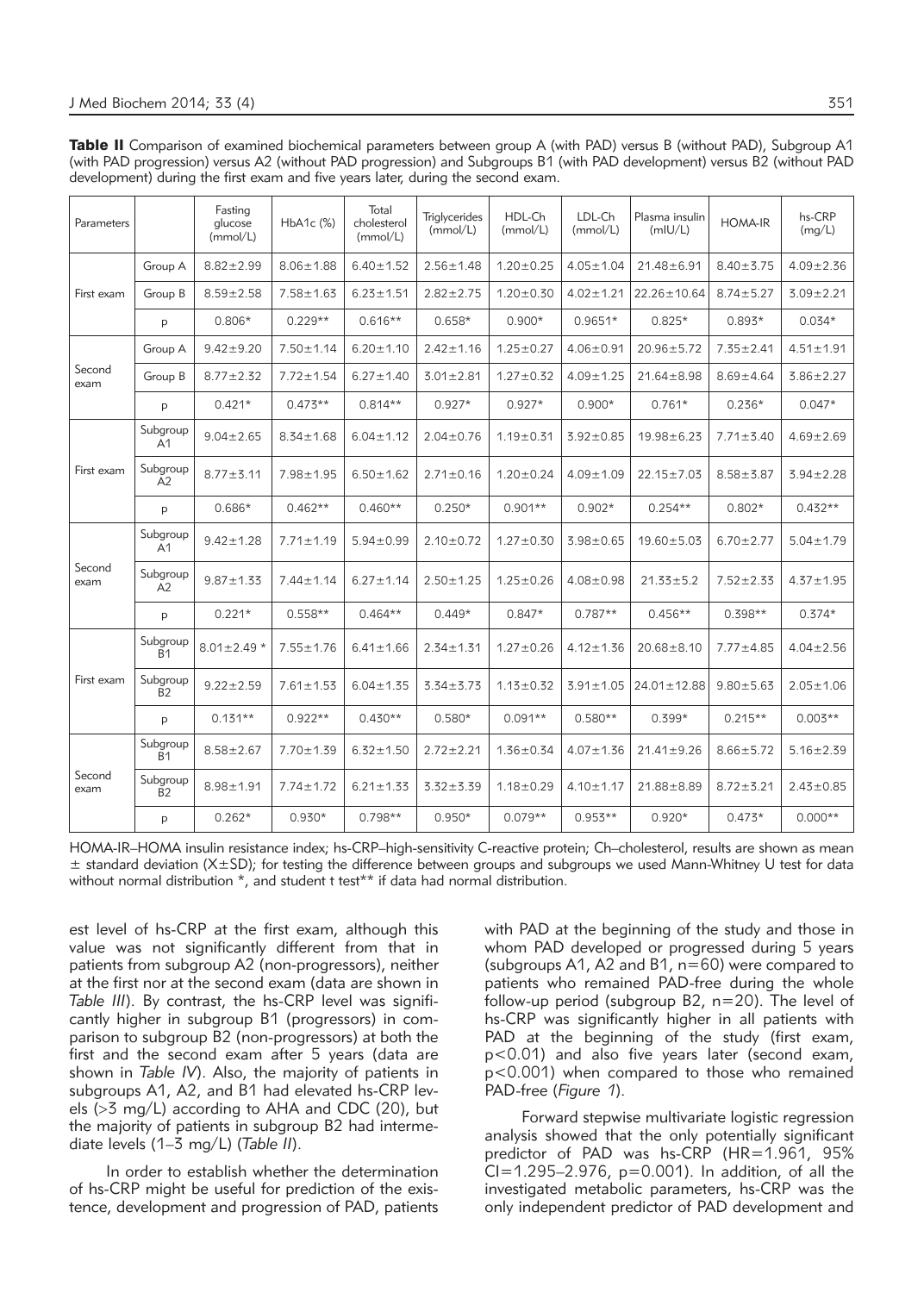| Table III Area under the curve of examined parameters in patients with PAD (subgroups A1, A2 and B1, n=60) versus patients |  |  |
|----------------------------------------------------------------------------------------------------------------------------|--|--|
| without PAD (subgroup $B2$ , $n=20$ ).                                                                                     |  |  |

| Variables                      |             | <b>AUC</b>                   |                                                                                                                                                                                                                                            |         |  |  |  |
|--------------------------------|-------------|------------------------------|--------------------------------------------------------------------------------------------------------------------------------------------------------------------------------------------------------------------------------------------|---------|--|--|--|
|                                |             | <b>AUC</b>                   | (95% CI)                                                                                                                                                                                                                                   | p-value |  |  |  |
| Fasting glycemia (mmol/L)      | First exam  | 0.401                        | $0.254 - 0.549$                                                                                                                                                                                                                            | 0.188   |  |  |  |
|                                | Second exam | 0.382                        | 0.238-0.525                                                                                                                                                                                                                                | 0.115   |  |  |  |
| $HbA1c$ $(\%)$                 | First exam  | 0.530                        | 0.389-0.672                                                                                                                                                                                                                                | 0.685   |  |  |  |
|                                | Second exam | 0.498                        | 0.323-0.672                                                                                                                                                                                                                                | 0.973   |  |  |  |
|                                | First exam  | 0.546                        | $0.402 - 0.672$<br>$0.362 - 0.658$<br>$0.313 - 0.637$<br>0.348-0.670<br>0.498-0.788<br>$0.473 - 0.767$<br>0.403-0.694<br>0.358-0.656<br>$0.296 - 0.613$<br>0.370-0.679<br>$0.260 - 0.552$<br>$0.253 - 0.539$<br>0.678-0.882<br>0.787-0.945 | 0.537   |  |  |  |
| Total cholesterol (mmol/L)     | Second exam | 0.510                        |                                                                                                                                                                                                                                            | 0.894   |  |  |  |
| Triglycerides (mmol/L)         | First exam  | 0.475                        |                                                                                                                                                                                                                                            | 0.739   |  |  |  |
|                                | Second exam | 0.509                        |                                                                                                                                                                                                                                            | 0.903   |  |  |  |
| HDL cholesterol (mmol/L)       | First exam  | 0.643                        |                                                                                                                                                                                                                                            | 0.057   |  |  |  |
|                                | Second exam | 0.620                        |                                                                                                                                                                                                                                            | 0.110   |  |  |  |
| LDL cholesterol (mmol/L)       | First exam  | 0.548                        |                                                                                                                                                                                                                                            | 0.519   |  |  |  |
|                                | Second exam | 0.507<br>0.455<br>First exam |                                                                                                                                                                                                                                            | 0.925   |  |  |  |
| Fasting plasma insulin (mIU/L) |             |                              |                                                                                                                                                                                                                                            | 0.545   |  |  |  |
|                                | Second exam | 0.525                        |                                                                                                                                                                                                                                            | 0.743   |  |  |  |
| <b>HOMA IR</b>                 | First exam  | 0.406                        |                                                                                                                                                                                                                                            | 0.209   |  |  |  |
|                                | Second exam | 0.396                        |                                                                                                                                                                                                                                            | 0.167   |  |  |  |
| hs-CRP (mg/L)                  | First exam  | 0.780                        |                                                                                                                                                                                                                                            | 0.000   |  |  |  |
|                                | Second exam | 0.866                        |                                                                                                                                                                                                                                            | 0.000   |  |  |  |

AUC – area under the receiver-operating curve; dCI – confidence interval; hs-CRP – high sensitivity C-reactive protein; HOMA-IR – HOMA insulin resistance index.



**Figure 1** Mean values of hs-CRP at baseline (first exam) and after 5 years of follow-up (second exam) in patients with PAD (subgroups A1, A2 and B1, n=60) and in patients without PAD (subgroup B2, n=20), \*p=0.000, \*\* p=0.000.



Figure 2 ROC curve for hs-CRP at first exam (CRP 1), AUC=.780, 95% CI .678–.882, p=0.000, and second exam (CRP 2) between all examined patients with PAD (Subgroups A1, A2, B1, n=60) versus patients without PAD (subgroup B2, n=20), AUC=.866, 95% CI .787–.945, p=0.000.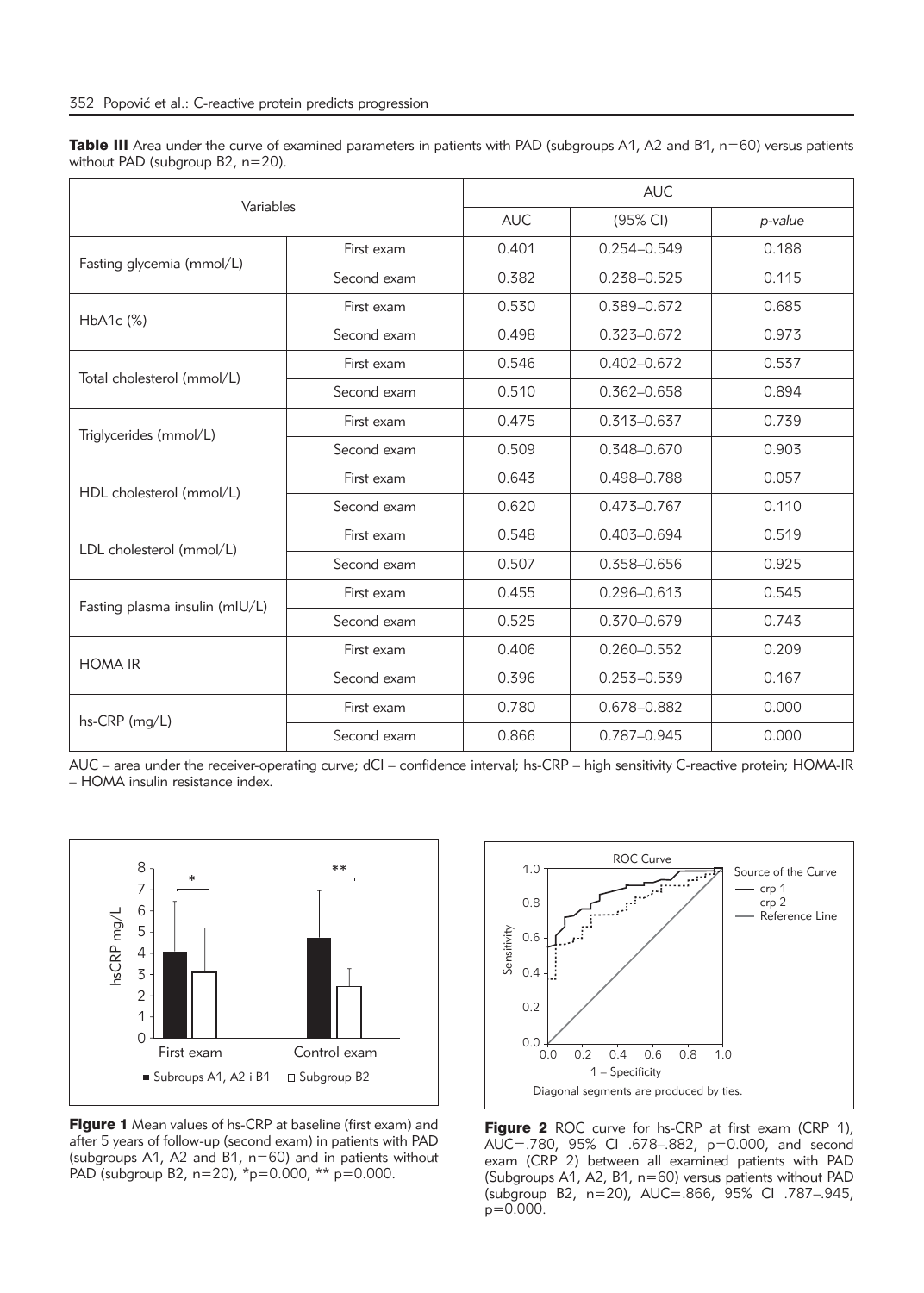progression in the ROC analysis (AUC=0.780, SE=0.052, 95% CI=0.678–0.882, p=0.000) (*Table III*, *Figure 2*). Moreover, the cut-off point for hs-CRP was 2.5 mg/L, with 75% specificity and 73.3% sensitivity ( $\chi^2$ =14.76, p<0.001). The cut-off for hs-CRP tested by the Cochran Mantel-Haenszel method (24, 25) was also used for differentiating patients with PAD (subgroups A1, A2, B1) and those without PAD (subgroup B2). Odds Ratio for the obtained cut-off point for hs-CRP was 8.25 (95% CI=2.58–26.39, p<0.000) which indicates that the relative risk for PAD was almost three times higher if the value of hs-CRP was greater than or equal to 2.5 mg/L (RR=2.933, 95% CI 1.35–6.36).

#### **Discussion**

Data presented in this 5-year follow-up study showed that among the traditional and non-traditional risk factors investigated (age, BMI, waist circumference, HbA1c, lipids, IR) hs-CRP represents the most important predictive biomarker not only for the presence of PAD, but also for new development and/or progression of existing PAD in patients with type 2 diabetes. Furthermore, our results indicated that the hs-CRP level of 2.5 mg/L might be the discriminative value above which the risk for development and/or progression of PAD in patients with type 2 diabetes increases significantly (approximately three times). Our results are in agreement with the results of several published studies that have pointed out CRP as an independent risk factor for PAD and suggested that patients with increased levels of CRP also have twofold increased risk for PAD development (25).

It has been previously shown that PAD, as a manifestation of atherosclerotic vascular disease, is more prevalent and tends to be much more severe in patients with type 2 diabetes, but presence of PAD in these patients also significantly increases the risk for ulcers, gangrene and amputation (26). Given that the traditional risk factors such as hyperglycemia, hyperlipidemia and smoking do not fully explain why PAD is more common and has serious clinical consequences in patients with diabetes, a number of studies have investigated the association of novel risk factors and biomarkers with PAD. In recent years, an increasing body of evidence has supported the finding that inflammation could play an important role in the development and progression of atherosclerosis (27), but the association of inflammation and various acute phase proteins, particularly CRP, with PAD has not yet been clarified. Recent findings suggest that CRP, as an inflammatory marker, could be used to assess cardiovascular risk (28). As demonstrated in a comprehensive meta-analysis of 54 prospective cohort studies, hs-CRP was an independent risk factor for future cardiovascular events characterized by a magnitude of effect similar to or larger than that of blood pressure or cholesterol and long-term stability and reproducibility, at least as good as these widely-accepted risk factors (29).

Ridker et al. (30) were the first to indicate a link between CRP and PAD, independent of other risk factors (31, 32). The National Academy of Clinical Biochemistry clearly pointed out that hs-CRP is the only emerging risk marker for clinical use, considering its characteristics and the results of some prominent studies such as JUPITER, PROVE-IT and A to Z (33).

In some of the previously published prospective studies, a major novel finding was that the basal levels of CRP were significantly higher in patients who later, during the follow-up, developed PAD and that CRP was also the strongest predictor for PAD (34). The Edinburgh Artery Study identifies CRP as a predictor of the development and progression of PAD (35) and Van der Meer and his colleagues confirm the importance of hs-CRP in the assessment of PAD progression (36).

Our results have confirmed these findings regarding the presence of increased hs-CRP not only in type 2 diabetes patients with established PAD, but also in the patients who went on to develop PAD. In our study we used ABI as a marker of PAD, and also as a measure of PAD progression in patients with type 2 diabetes. So, the diagnosis of PAD was not based on imaging methods (like arteriography and other visualization techniques) which could influence the results, especially given that almost one third of patients without PAD according to the ABI method (group B) had claudication. However, nowadays, the ABI is widely used in clinical practice to establish the presence of PAD. Also, as a noninvasive measure of systemic atherosclerotic disease, the ABI is a valuable tool for investigating the relationship between novel biomarkers and atherosclerosis, particularly PAD, in a large number of subjects, which was the reason for using this method in our study. A number of investigations used ABI and found a significant inverse relationship between ABI and CRP levels (37, 38), or even a link between CRP, PAD severity (assessed by using the ABI) and future cardiovascular events (26). The added value of our investigation might be the set up of a cut-off point for hs-CRP (2.5 mg/L) as a predictive value for future PAD, with satisfactory sensitivity (73.3%) and specificity (75%). This may be useful in clinical practice, at least in our clinical settings, to identify patients with type 2 diabetes at higher risk for development or progression of PAD.

A possible shortcoming of our study primarily relates to the relatively small number of patients analyzed and the relatively short length of follow-up (5 years). However, patients engaged in our research were carefully chosen from the large number of type 2 diabetes patients treated in our outpatient service who met the strict inclusion criteria. We excluded those with acute inflammatory illness, other acute and chronic diseases and malignancy, smokers, etc,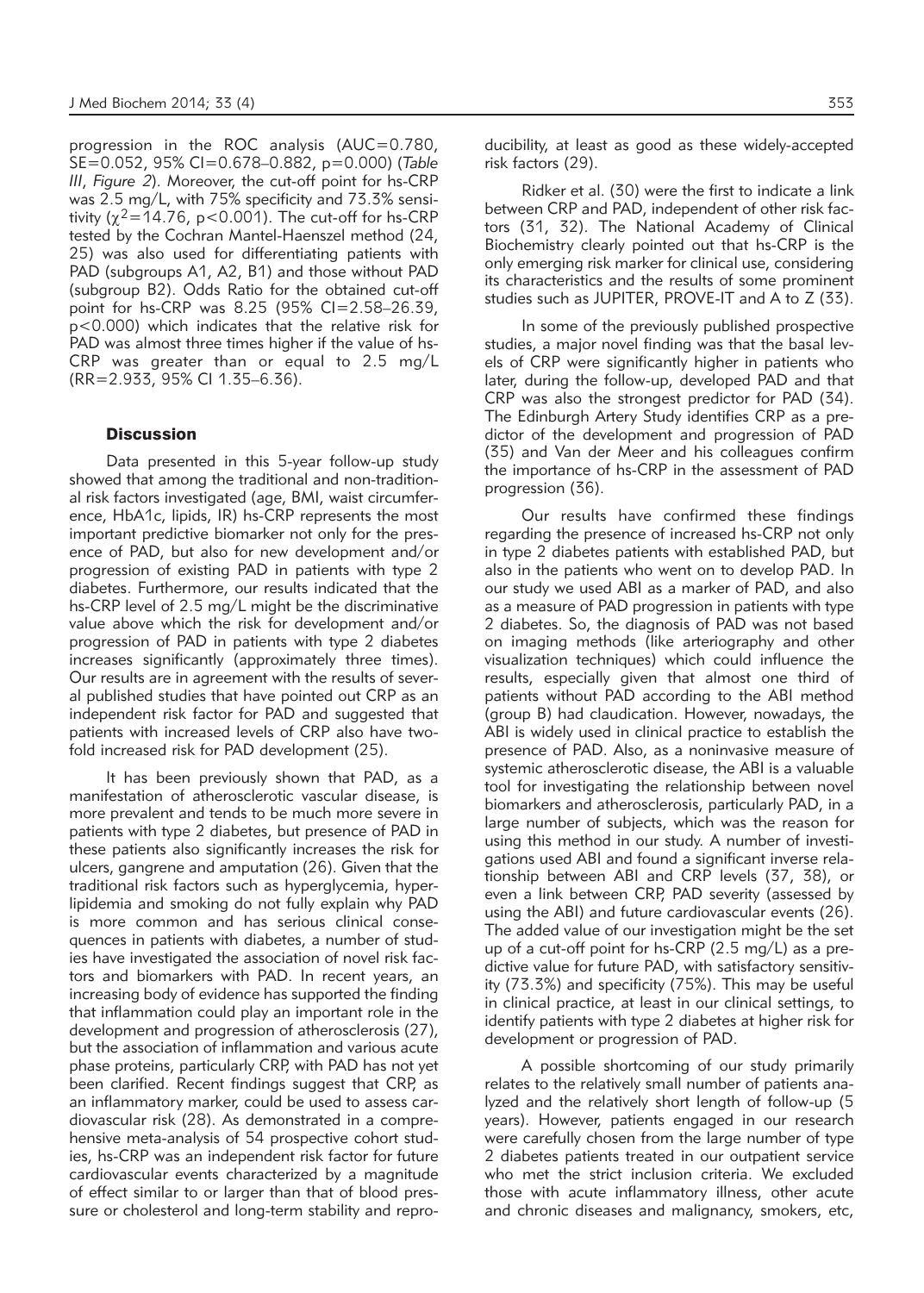to avoid possible confounding factors. Moreover, when comparing patients with and without PAD, we failed to find any difference in the level of metabolic control of diabetes, degree of obesity, IR and lipid parameters at the beginning of the study and after 5 years which further emphasizes the importance of hs-CRP as an independent predictive biomarker for future PAD. It has to be noted that future studies should include examinees followed from the time of diagnosis of diabetes in order to determine whether the increased levels of CRP precede the occurrence of PAD or are simply a side effect of the already established PAD. In this regard, we have planned to continue the follow-up of these groups of patients with re-evaluation after a ten-year interval.

In conclusion, our prospective study indicates that patients with type 2 diabetes and elevated levels of hs-CRP have almost 3-fold higher risk for PAD irrespective of the present moderate degree of obesity, hyperglycemia and dyslipidemia. The data presented also suggest that hs-CRP can be used as a reliable predictor for PAD progression in patients with type 2 diabetes.

*Acknowledgements.* This study was supported by project ON175097 and 175036 from the Ministry of Science, Republic of Serbia.

#### Conflict of interest statement

The authors stated that they have no conflicts of interest regarding the publication of this article.

## **References**

- 1. Willerson JT, Cohn JN, Wellens HJJ, Holmes DR Jr, eds. Cardiovascular Medicine 2. London: Springer 2007; 1681–703.
- 2. Marso SP, Hiatt WR. Peripheral arterial disease in patients with diabetes. J Am Coll Cardiol 2006; 47(5): 921–9.
- 3. Leng GC, Lee AJ, Fowkes FG, et al. Incidence, natural history and cardiovascular events in symptomatic and asymptomatic peripheral arterial disease in general population. Int J Epidemiol 1996; 25: 1172–81.
- 4. Diehm C, Allenberg JR, Pittrow D, et al; German Epidemiological Trial on Ankle Brachial Index Study Group. Mortality and vascular morbidity in older adults with asymptomatic versus symptomatic peripheral artery disease. Circulation 2009; 120: 2053–61.
- 5. Murabito JM, D'Agostino RB, Silbershatz H, Wilson WF. Intermittent claudication: a risk profile from the Framingham Heart Study. Circulation 1997; 96: 44–9.
- 6. The PARTNERS program: A national survey of peripheral arterial disease detection, awareness, and treatment. JAMA 2001; 286: 1317–24.
- 7. Prevalence of and risk factors for peripheral arterial disease in the United States. Results from the National Health and Nutrition Examination Survey, 1999–2000. Circulation 2004; 110: 738–43.
- 8. Makin A, Lip GYH, Silverman S, Beevers DG. Peripheral vascular disease and hypertension: a forgotten association? J Hum Hypertens 2001; 15: 447–54.
- 9. Britton KA, Mukamal KJ, Ix JH, Siscovick DS, Newman AB, de Boer IH, Thacker EL, Biggs ML, et al. Insulin resistance and incident peripheral arterial disease in the Cardiovascular Health Study. Vasc Med 2012; 17: 85–93.
- 10. Pande RL, Perlstein TS, Beckman JA, Creader MA. Association of insulin resistance and inflammation with peripheral arterial disease The National Health and Nutrition Examination Survey, 1999 to 2004. Circulation 2008; 118: 33–41.
- 11. Nilsson J. CRP maker or marker of cardiovascular disease? Art Thromb Vasc Biol 2005; 25: 1527–8.
- 12. Williams JR. The Declaration of Helsinki and public health. B World Health Organ 2008; 86: 650–1.
- 13. Eknoyan G. Adolphe Quetelet (1796–1874) the average man and indices of obesity. Nephrol Dial Transplant 2008; 23: 47–51.
- 14. Romero-Coral A, Somers VK, Sierra-Johnson J, Thomas RJ, et al. Accuracy of body mass index in diagnosing obesity in adult general population. Int J Obesity 2008; 32: 956–9.
- 15. National Institute of Diabetes and Digestive and Kidney Disease. The Practical Guide: Identification, Evaluation, and Treatment of Overweight and Obesity in Adults. NIH Publication 2000; 00–4084: 7–23.
- 16. 2013 ESH/ESC Guidelines for management of arterial hypertension. The Task Force for management of arterial hypertension of the European Society of Hypertension (ESH) and the European Society of Cardiology (ESC). Eur Heart J 2013; 34: 2159–219.
- 17. Hull SK, Kishman CR Jr. What is the best test for peripheral vascular disease? J Fam Practice 2008; 57: 403–5.
- 18. Pearson TA, Mensah GA, Alexander RW, Anderson JL, Cannon RO III, Criqui M, Fadl YY, Fortman SP, Hong Y, Myers GL, et al, for the Centres for Disease Control and Prevention and the American Heart Association. Markers of inflammation and cardiovascular disease: application to clinical and public health practice: a statement for health care professionals from the Centres for Disease Control and Prevention and the American Heart Association. Circulation 2003; 107: 499–511.
- 19. Matthews DR, Hosker JP, Rudenski AS, Naylor BA, Treacher DF, Turner RC. Homeostasis model assessment: insulin resistance and beta-cell function from fasting plasma glucose and insulin concentrations in man. Diabetologia 1985; 28(7): 412–9.